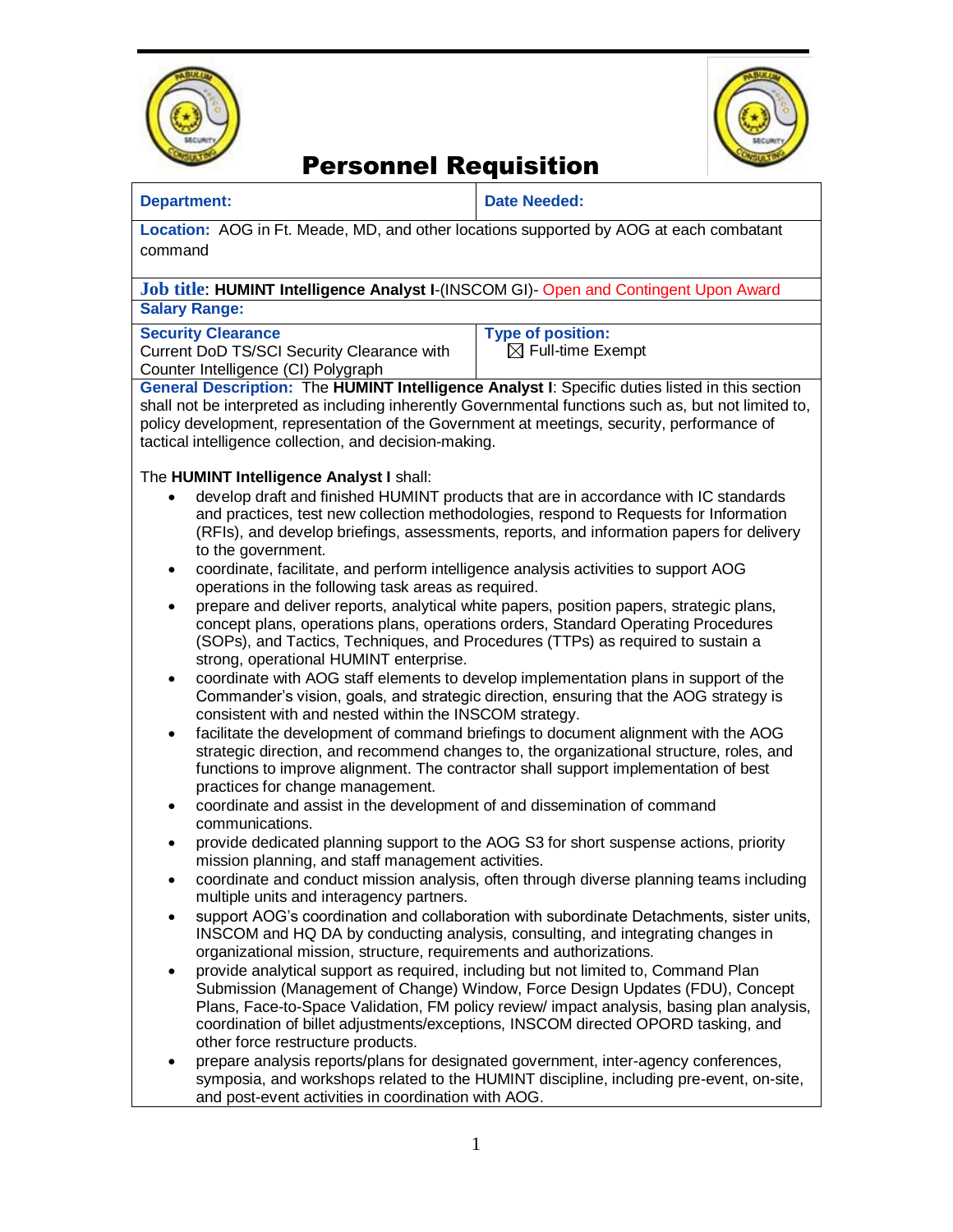



# Personnel Requisition

- create, organize, apply, and facilitate efficient transfer of information between authorized persons in accordance with FM 6-01.1.
- provide recommendations to align people, processes, and tools—to include information technology—within the organization to continuously capture, maintain, and re-use key information and lessons learned in order to learn, adapt, and improve mission performance.
- provide expertise and support to integrate HUMINT capability requirements into the Distributed Common Ground System – Army (DCGS-A). The contractor shall support implementation of the DCGS-A Operations Center Action Plan.
- conduct analysis utilizing network analysis methods (such as Analyst Notebook) and IC databases accessible to AOG including Think Analyze Connect, Terrorist Identity Datamart Environment, Consolidated Consular Database, Proton, Lexis Nexis, Swordfish-J, and Palantir.

### **Work experience requirements:**

#### **Specialized Experience:**

- 5 years knowledge and experience with intelligence operations and its various disciplines, functions, processes, and documentation, with specialized experience in:
	- o Prior collection management experience in any discipline; or
	- o Knowledge of HUMINT operations; or
	- o Experience writing analytic products following IC directives and guidance.
- Knowledge of Army structure and defense level intelligence operations: intelligence collection, fusion, analysis, production, and dissemination for intelligence databases and products.
- Experience with intelligence automated systems, especially imagery analysis, signals intelligence and exploitation tools and libraries.
- Knowledge of intelligence oversight and security guidelines
- Excellent written communication, research, and analytic skills
- Excellent oral communication skills for presenting, briefing, or communicating analytical research material including the use of multimedia presentations.

#### **Desirable Experience:**

- Expert capabilities to research, create, develop, and deliver professional briefings, multimedia presentations, and written reports.
- Ability to produce reports incorporating text and graphics to convey complex concepts to senior policy makers
- Experience with assessments, enterprise data integration, governance, and metrics, including the application of metadata management techniques and data modeling and design
- Experience with the application of quantitative and qualitative analytic methods, including the design, development, and management of statistical models and enterprise-wide surveys
- Working knowledge to apply state-of-the-art intelligence analysis tools
- Expert ability to manage research and coordination for projects.
- Expert ability to instruct and interact with small groups on data and information requirements and coordination tasks.

#### **Additional Information:**

#### **Potential for Teleworking:** No

**Schedule Requirements:** This position shall require the individual to perform tasks during an eight (8) hour work day between the hours of 0900 through 1500 hours for work performed at HQ INSCOM, but is subject to change due to business objectives and goals.